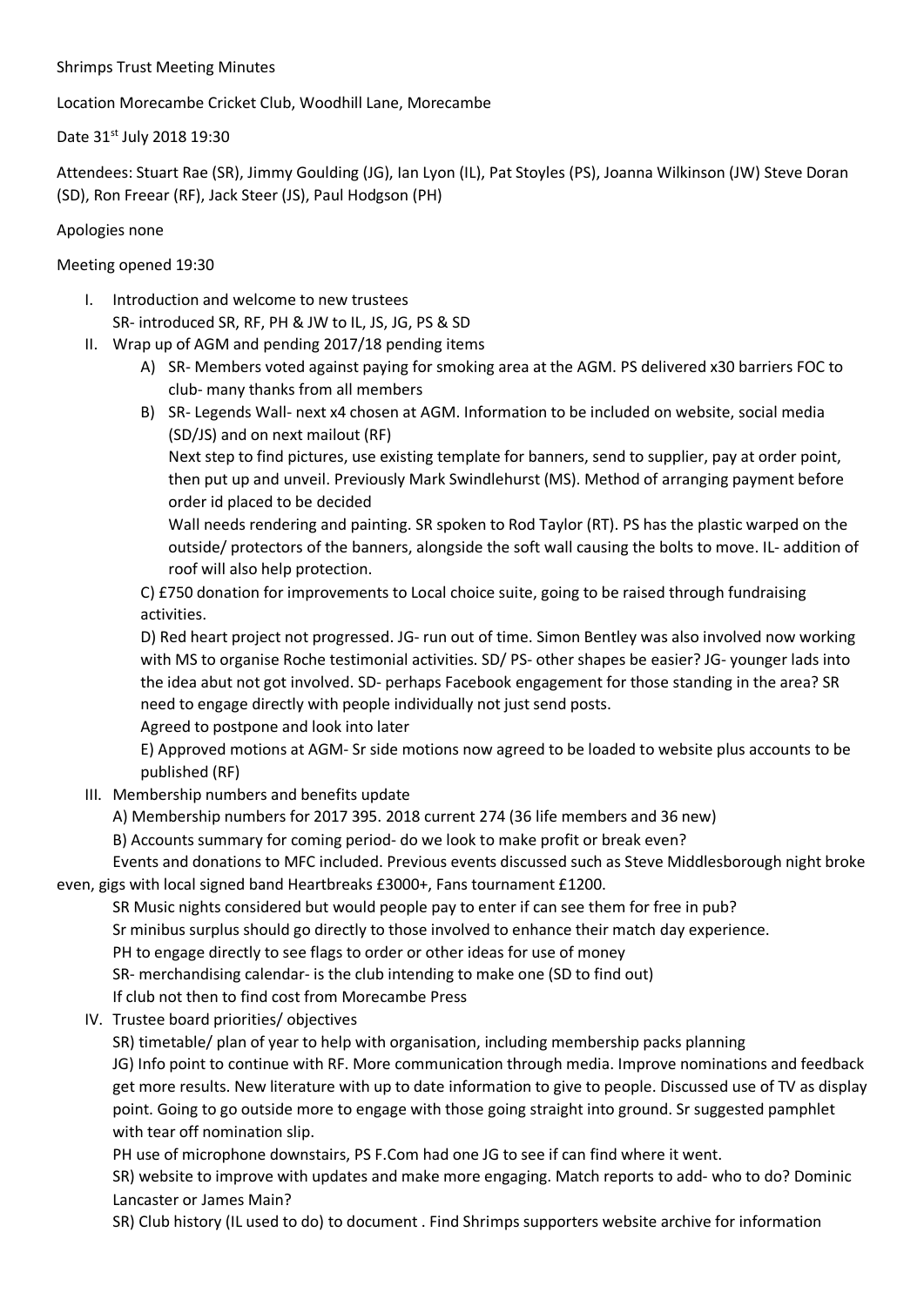SD) Partner agreements to continue, few to chase and finish, couple to clarify points. Want to regularly promote partners. SD & JS to load Facebook posts on partners.

Agreed all partner information and details to come through SD only

Proud to sponsor trust banner/ logo to go onto partners pages, websites etc.

JW) increase communication with MFC board. Schedule regular meetings and meet new owners.

Agreed every other meeting will be open to members, including after home games

PS) Wants trust to push harder and not be considered soft. Less giving with no reward. Fans club liaison

officer (Graham) to be engaged more. Board representation on the board- possibly RT?

Main priority roof

Agreed future donations to be in negotiation for shares in MFC

PH) Interact with younger fans directly and get more engaged

- RF) Improve experience for all fans
- JS) Numbers to balance

Ideas for Facebook posts for variety and more page likes and engagement

IL) more history of club, collate documents and be stewards of club history.

2020 will be 100 years of MFC, perhaps MCC V's MFC and vice versa

- Continue newsletter
- V. Trust engagement and communication

Discussed sponsorship opportunities at Roche testimonial and dates for activities.

Agreed to promote volunteer opportunities at match- car park attendants, litter pickers, raffle ticket sellers

September 16<sup>th</sup> testimonial match

October 6<sup>th</sup> race night

November 24<sup>th</sup> ladies night

February sport dinner, March Q&A night

- VI. Appointment of board roles for 2018/19 period
	- a) Chairman SR
	- b) Secretary JW
	- c) Treasurer JS
	- d) Vice chairman- position not required
	- e) Other roles/ responsibilities Fan liaison officer (including litter pick) PH

Club liaison trust officer SD

f) Banking mandates- completed

VII. Meeting dates and trust timetable 2018/19

Tuesday 28<sup>th</sup> August open meeting

Tuesday 25<sup>th</sup> September

Thursday 25th October- decide calendar, printed end of November for distribution early December

Thursday 29<sup>th</sup> November

Thursday 20<sup>th</sup> December

Tuesday 22nd January – start membership packs

Tuesday 26<sup>th</sup> February

Tuesday 26<sup>th</sup> March- start renewals discussions and paperwork

Tuesday 23rd April

## VIII. AOB

- A) Website to progress
- B) Terry Doherty passing and remembrance of people at ground, RT discussing memorial garden at todays board meeting
- C) Programmes and articles to write and progress JW & SR volunteered
- D) 22/09/18 event for Trust at MFC. Agreed quiz night
- E) Fundraising ideas- sponsored walk, cycle
- F) Enter carnival for 2019
- G) Camera gantry tarpaulin donated by trust member, need volunteers to put up- JG
- H) Member volunteered to provide couple of coaches to local away games. To look at possible dates/ locations and get back to JW